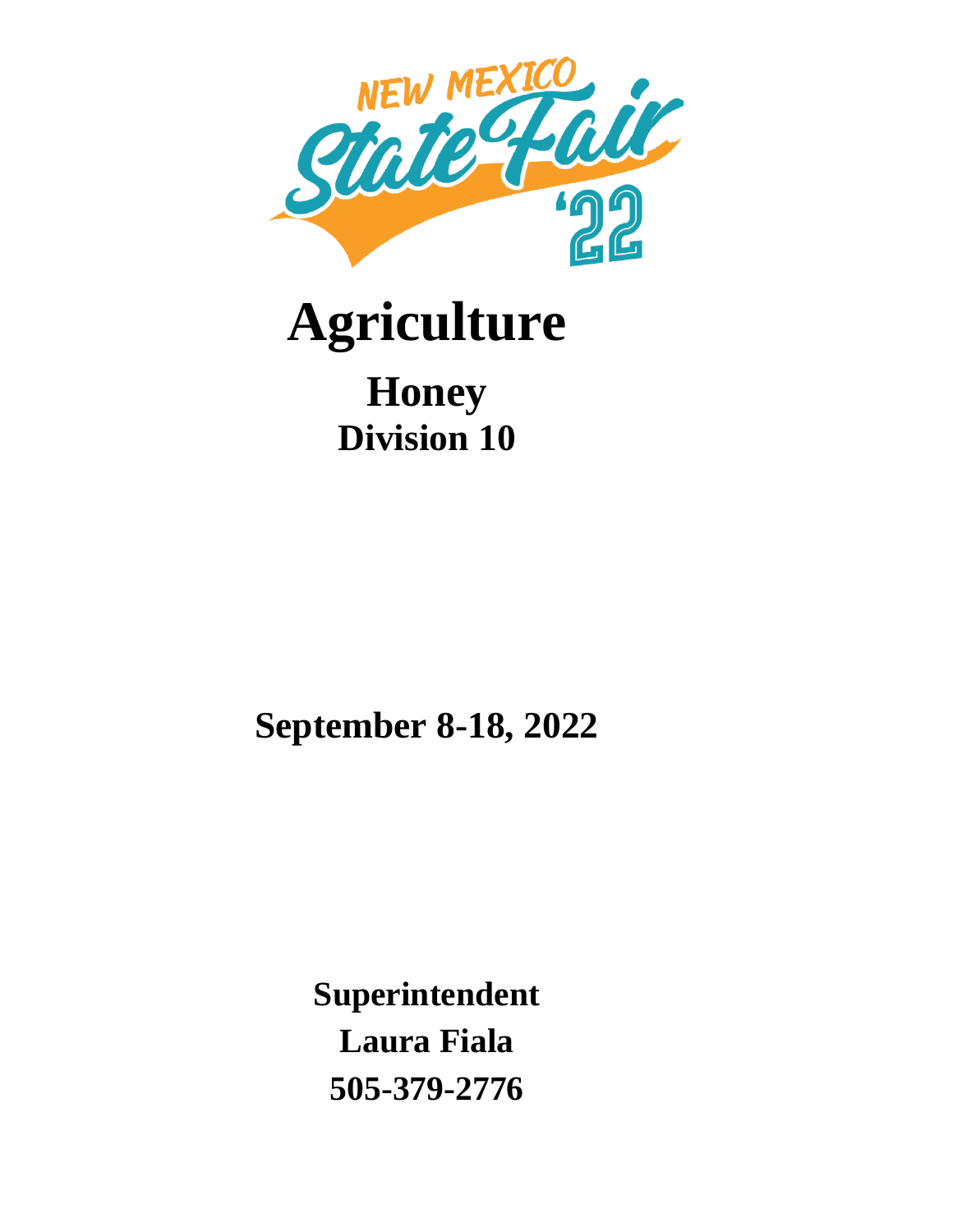## **Entry Dates**

## **Tuesday, September 6, 2022 - 9:00 AM - 5:00 PM**

## **Judging**

## **Wednesday, September 7, 2022 from 9:00 AM to 12:00 PM**

**Honey Exhibits Must be removed Monday, September 19, 2022 from 8:00**  AM to 5:00 PM. All exhibitors must claim their entries on this deadline. Any exhibits remaining on the Fairgrounds after the designated pick up date will be considered abandoned and shall become the property of the New Mexico State Fair to be disposed of at its discretion.

## **Special Rules**

## **Classes Subject to Change**

- 1. All entries and awards in this department shall be subject to the general rules and regulations.
- 2. All entries in this department must be products of the State of New Mexico and must have been grown or raised by the exhibitor in 2021. Exhibitors may be required to sign an affidavit that his exhibit complies with this rule.
- 3. Not more than one sample of any variety of farm products grown on the same farm may be entered (Junior exhibitors are exempt provided their entries are in the Junior Division).
- 4. The outer surface or skin of agriculture or garden products entered must be natural. No coatings or artificial repairs are permitted.
- 5. Advertising or selling is prohibited.
- 6. **Address labels** for exhibit tags **must** accompany entries. The address labels help to speed up taking entries and alleviates mistakes in spelling of names and addresses. Exhibitors should bring produce and unload directly behind the Agriculture Building.
- 7. Exhibitors are responsible for picking up their own entries or providing written authorization for pick-up by another individual.
- 8. Judges shall, without bias, consider merit only in making awards and when passing on best collection, shall consider quality of distinct variety first and number variety second.
- 9. When there is no competition or when an exhibit is not worthy of first prize, the judge shall place it in the class to which it belongs, as judged by the standard of the article. The judge shall decide as to what is standard. Advertising or selling is prohibited.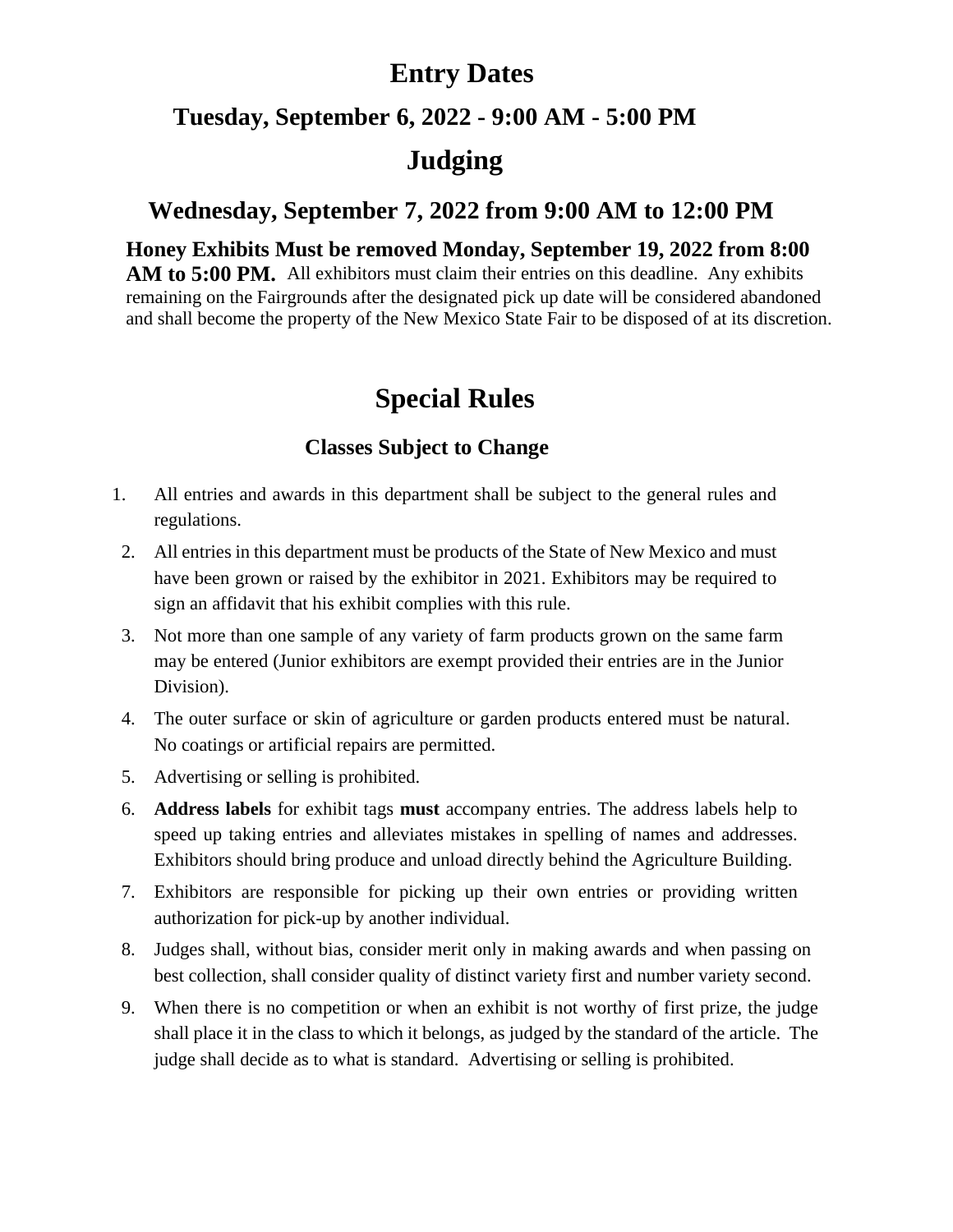- 10. Honey will be tasted as part of the judging; clean spoons will be used.
- 11. Exhibitor recognizes that marketing of the Fair and its grounds requires use of photography and video. Exhibitor hereby expressly grants to the Fair the irrevocable, assignable right and license to take, use and publish exhibitor images and property without the need for any other approval. Exhibitor also releases the Fair, its agents or assigns, from all claims related to the licenses that have been granted in this release.
- 12. As a participant, volunteer, or attendee, you recognize that your participation, involvement and/or attendance at any Fair event or activity includes possible exposure to and illness from infectious diseases including but not limited to COVID-19. While particular rules and personal discipline may reduce this risk, the risk of serious illness and death does exist and that you knowingly and freely assume all such risks related to illness and infectious diseases, such as COVID-19, even if arising from the negligence or fault of the Released Parties.

# **AMATEUR SECTION Cut Comb Honey Section 127 Classes 345-349**

|  | 345. Cut Comb, white |  |
|--|----------------------|--|
|--|----------------------|--|

- 346. Cut Comb, extra light amber
- 347. Cut Comb, light amber
- 348. Cut Comb, amber
- 349. Cut Comb, dark amber

#### **Score Card for Comb Honey**

| <b>Total Points</b>                                 | 100 |
|-----------------------------------------------------|-----|
| Flavor                                              | 20  |
| <b>Cleanliness of Comb and Container</b>            | 20  |
| Cappings- all cells are capped with fresh white wax | 20  |
| <b>Neatness of Comb Cut</b>                         | 20  |
| Uniformity of Appearance                            | 20  |

Comb should be displayed in containers that will allow judges to examine and taste one side while the other side can be kept intact for exhibit. 3 to 4 inch squares, circles or rectangles.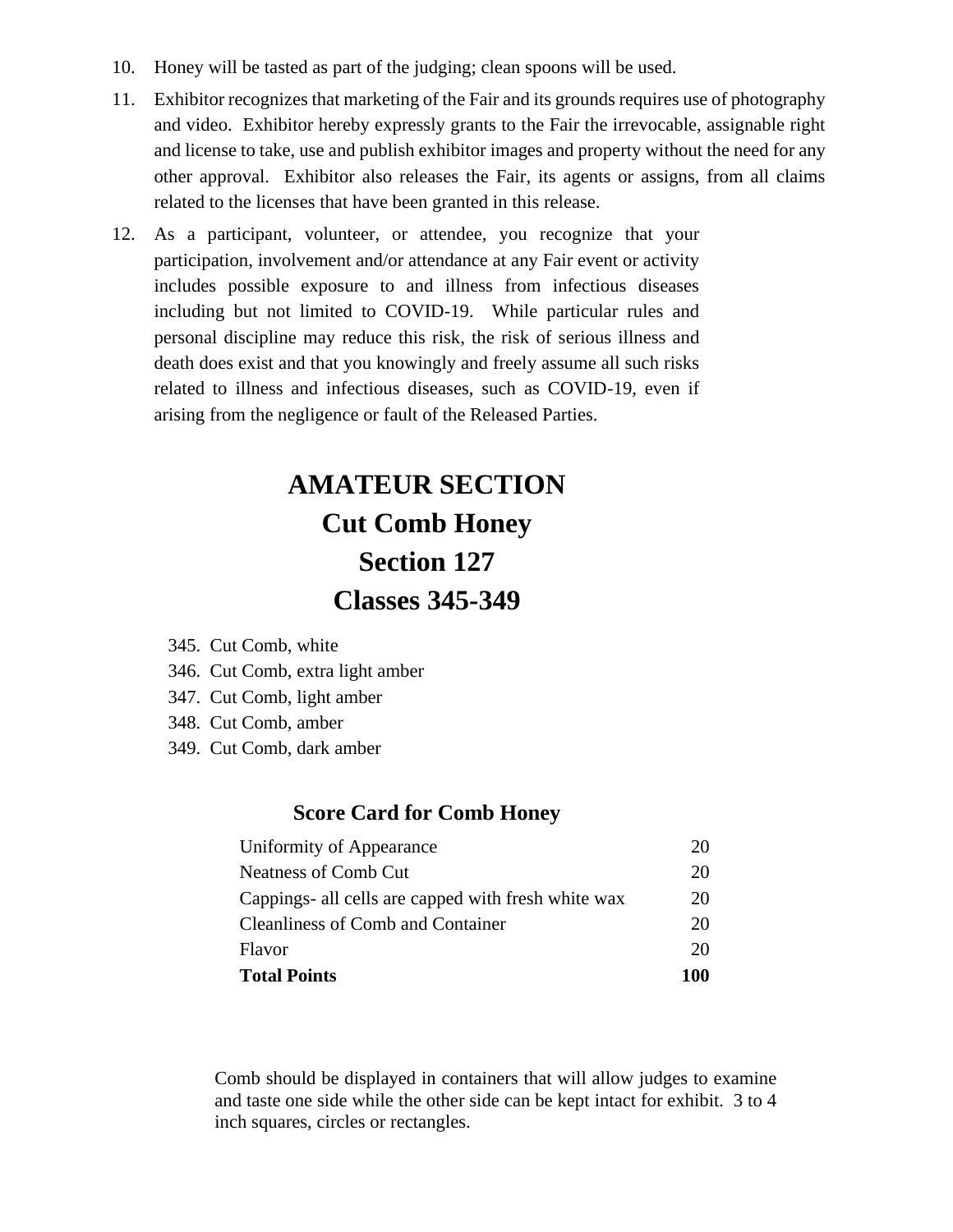# **Chunk Comb Honey Section 128 Classes 350-354**

- 350. Chunk Comb, white
- 351. Chunk Comb, extra light amber
- 352. Chunk Comb, light amber
- 353. Chunk Comb, amber
- 354. Chunk Comb, dark amber

## **Score Card for Chunk Comb Honey**

| <b>Total Points</b>                           | 100 |
|-----------------------------------------------|-----|
| <b>Flavor and Aroma</b>                       | 25. |
| <b>Cleanliness of Container</b>               | 25  |
| Uniformity of Appearance in Capping Structure | 25  |
| Neatness and Uniformity of Cut                | 25  |

A chunk of cut comb in a jar with liquid honey. Minimum of 16 oz. or 1 lb. jar (a canning Mason pint jar meets this minimum standard) made of clear, colorless smooth glass jar or clear plastic and free of labels.

# **Extracted Honey Section 129 Classes 355-359**

- 355. Honey, white
- 356. Honey, extra light amber
- 357. Honey, light amber
- 358. Honey, amber
- 359. Honey, dark amber

#### **Score Card for Extracted Honey**

| <b>Total Points</b>                      | 100 |
|------------------------------------------|-----|
| Cleanliness-without debris               | 25  |
| Container Appearance - clean jar and cap | 25  |
| Color and Brightness                     | 25  |
| <b>Flavor</b> and Aroma                  | 25  |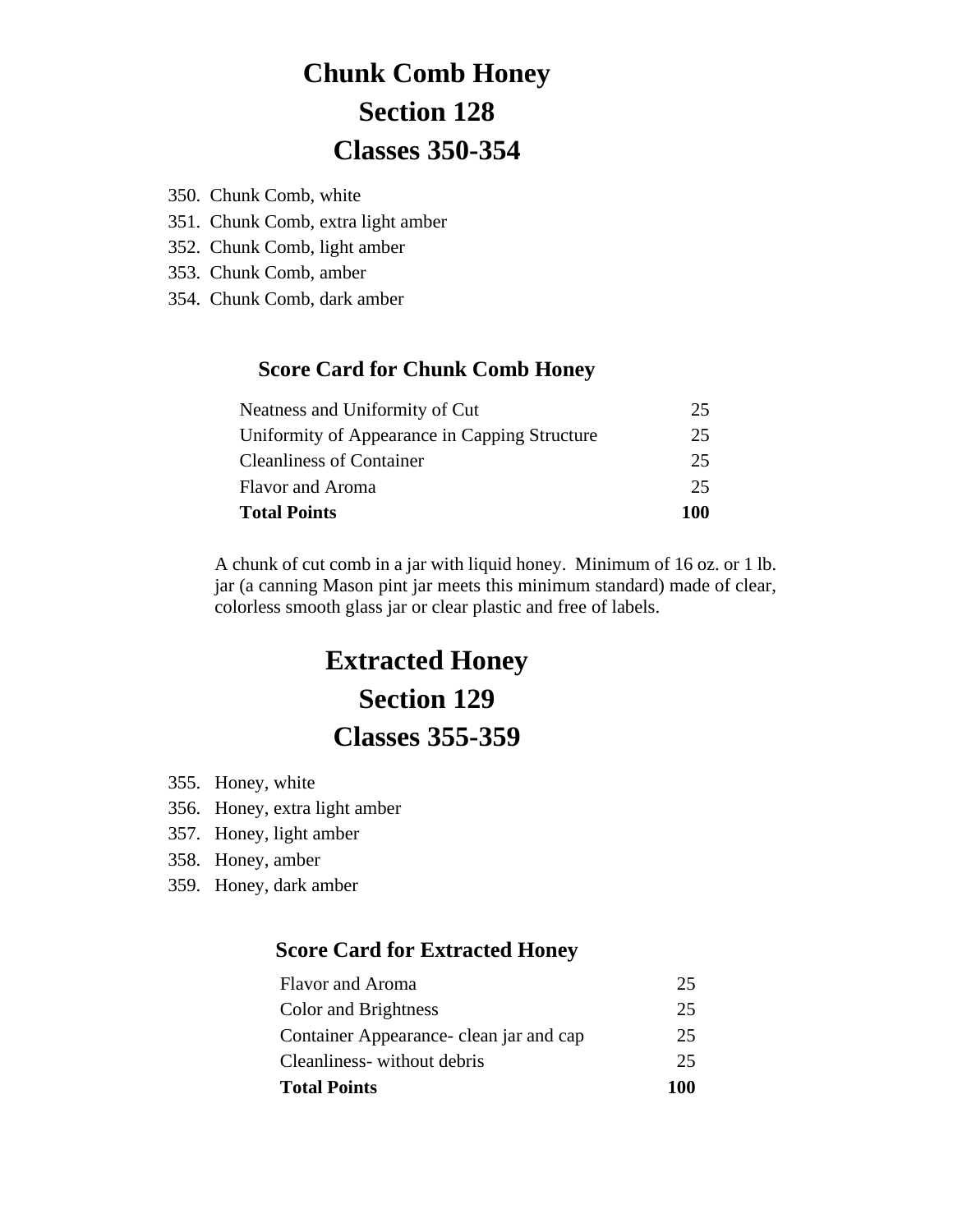One jar only, minimum of 16 fl. oz. or 1 lb. jar (a canning Mason pint jar (a canning Mason pint jar meets this minimum standard) made of clear, colorless smooth glass jar or clear plastic and free of labels.

## **Beeswax Section 130 Class 360**

### **Score Card for Beeswax**

| Absence of Cracking and Shrinkage           | 25. |
|---------------------------------------------|-----|
| Uniformity of Appearance                    | 25  |
| Cleanliness-Absence of honey and impurities | 25  |
| Aroma and Texture                           | 25  |
| <b>Total Points:</b>                        |     |
| Minimum of 1 lb. in any shape.              |     |

# **Beeswax Products Section 131 Class 361**

### **Score Card for Pure Beeswax – No Additives**

| <b>Total Points:</b>                        | 100 |
|---------------------------------------------|-----|
| Craftsmanship                               | 20  |
| Aroma and Texture                           | 20  |
| Cleanliness-Absence of honey and impurities | 20  |
| Uniformity of Appearance                    | 20  |
| Absence of Cracking and Shrinkage           | 20  |

Pure Beeswax Products can be candles, dipped or molded, beeswax figurines or novelties.

## **Class 362**

## **Score Card for Beeswax w/Additives**

| <b>Total Points:</b>                        | 100 |
|---------------------------------------------|-----|
| Craftsmanship                               | 20  |
| Aroma and Texture                           | 20  |
| Cleanliness-Absence of honey and impurities | 20  |
| Uniformity of Appearance                    | 20  |
| Absence of Cracking and Shrinkage           | 20  |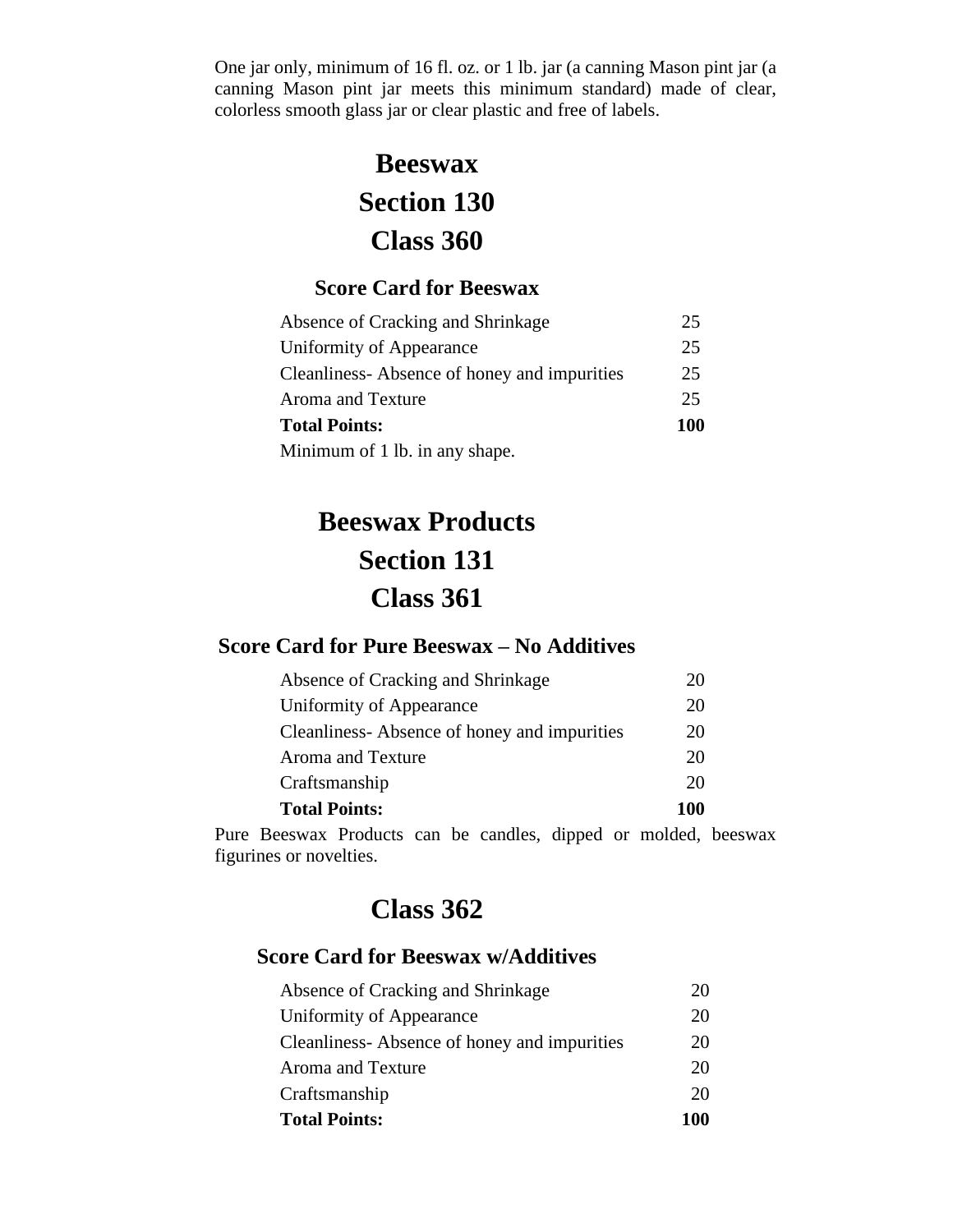# **Photography Section 132 Class 363**

### **Score Card for Photography**

| Photographic Quality  | 30  |
|-----------------------|-----|
| Mounting              | 30  |
| Content of Photograph | 40  |
| <b>Total Points:</b>  | 100 |

Photos of beekeeping related content. 5"x7" or 8"x10", framed or mounted

## **Commercial Section**

Commercial beekeepers have: any location or single bee yard North of I-40 where 15 or more colonies are located, or South of I-40 where 25 or more colonies are located.

# **Cut Comb Honey Section 133 Classes 364-368**

- 364. Cut Comb, white
- 365. Cut Comb, extra light amber
- 366. Cut Comb, light amber
- 367. Cut Comb, amber
- 368. Cut Comb, dark amber

Comb should be displayed in containers that will allow judges to examine and taste one side while the other side can be kept intact for exhibit. 3-4" squares, circles or rectangles

#### **Score Card for Comb Honey**

| <b>Total Points:</b>                            | 100 |
|-------------------------------------------------|-----|
| Flavor                                          | 20  |
| <b>Cleanliness of Comb and Container</b>        | 20  |
| Cappings- cells are capped with fresh white wax | 20  |
| Neatness of Comb Cut                            | 20  |
| Uniformity of Appearance                        | 20  |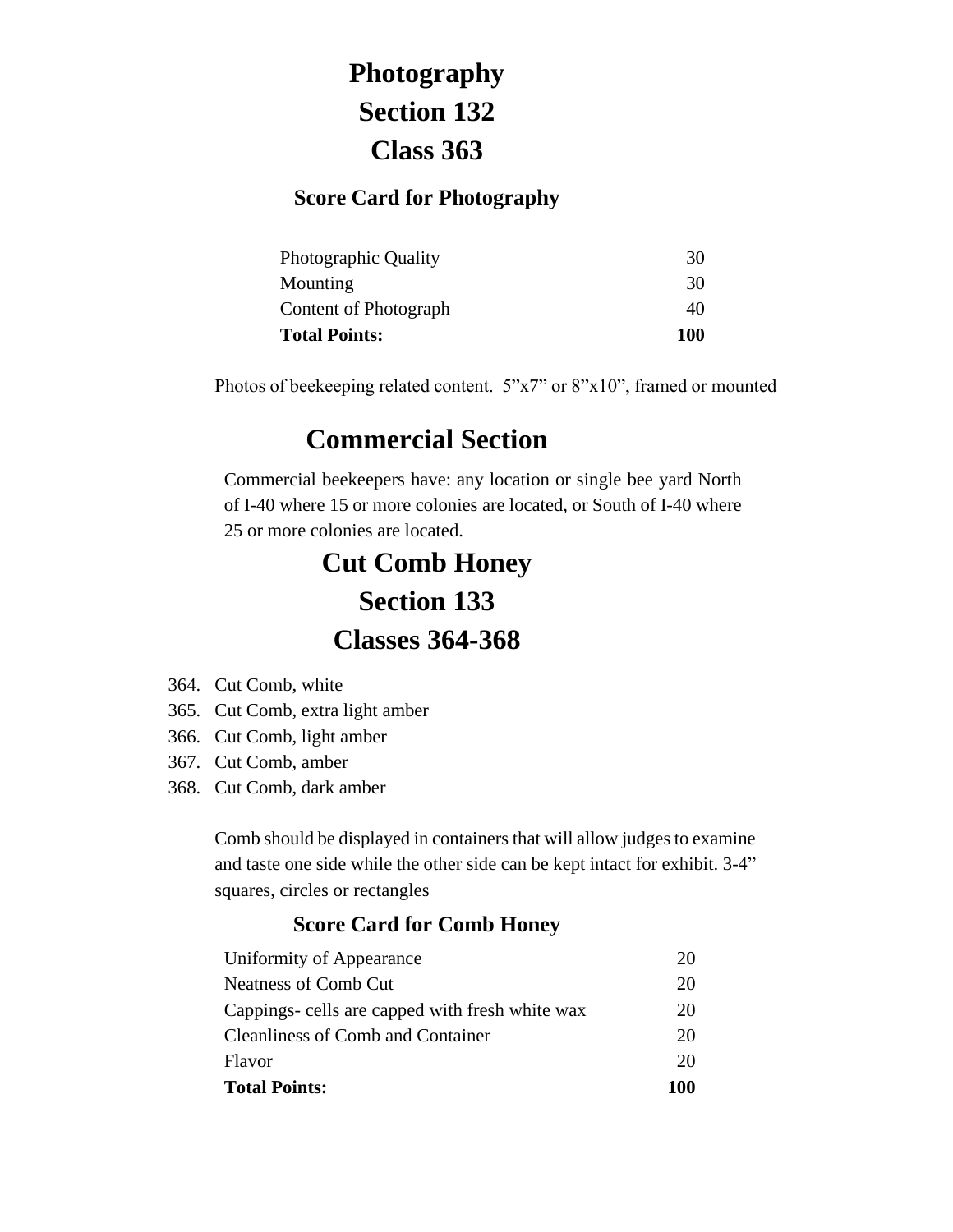# **Chunk Comb Honey Section 134 Classes 369-373**

369. Chunk Comb, white

- 370. Chunk Comb, extra light amber
- 371. Chunk Comb, light amber
- 372. Chunk Comb, amber
- 373. Chunk Comb, dark amber

A chunk of cut comb in a jar with liquid honey. Minimum of 16 oz. or 1 lb. jar (a canning Mason pint jar meets this minimum standard) made of clear, colorless smooth glass jar or clear plastic and free of labels.

#### **Score Card for Chunk Comb Honey**

| Neatness and Uniformity of Cut                | 25  |
|-----------------------------------------------|-----|
| Uniformity of Appearance in Capping Structure | 25  |
| <b>Cleanliness of Container</b>               | 25  |
| <b>Flavor</b> and Aroma                       | 25. |
| <b>Total Points</b>                           | 100 |

# **Extracted Honey Section 135 Classes 374-378**

- 374. Honey, white
- 375. Honey, extra light amber
- 376. Honey, light amber
- 377. Honey, amber
- 378. Honey, dark amber

One jar only, minimum of 16 fl. oz. or 1 lb. jar (a canning Mason pint jar meets this minimum standard) made of clear, colorless smooth glass jar or clear plastic and is free of labels.

#### **Score Card for Extracted Honey**

| <b>Total Points</b>                      | 100 |
|------------------------------------------|-----|
| Cleanliness-without debris               | 25  |
| Container Appearance - clean jar and cap | 25  |
| Color and Brightness                     | 25  |
| <b>Flavor and Aroma</b>                  | 25  |